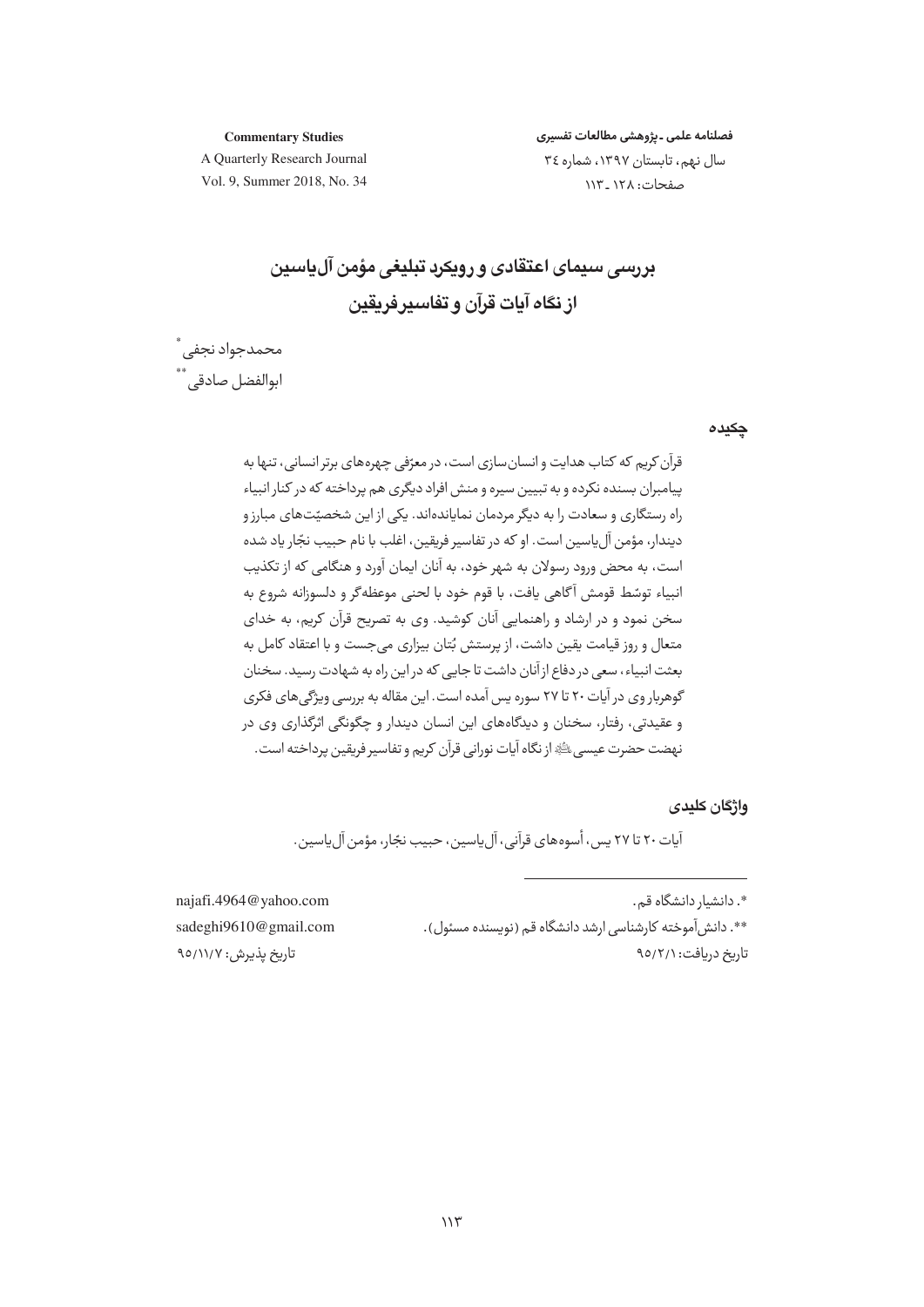#### طرح مسئله

قرآن کريم هميشه درصدد تبيين و معرفي اسوههاي معصوم نيست، چراکه گاه در کنار معرفي اسوهها و الگوهای برتر انسانی که همان معصومان هستند، از اسوههای دیگری نیز نام می برد که برای مردم ملموس تر بودهاند و بدین سان بهانه را از دست افرادی می گیرد که دسترسی به انبیاء را به دلیل عصمت آنان دست<code>نایافتنی</code> می پندارند. در اصل آوردن چنین الگوهایی توسّط قرآن کریم برای اتمام حجّت، تأسّى پذيرفتن و ايجاد تأثيرات تربيتي بيشتر بر مردم بوده است، از اين٫رو پس از انبياء، معرفي پاران شایسته آنان از ویژگی های قرآن کریم است. همان افرادی که خود و زندگی خویش را وقف اصلاح جامعه بشری و دعوت مردم به نوعِدوستی و تهذیب نفس نموده و با فدا نمودن جان خود در این مسد، راه سعادت را به دیگر انسان ها نمایاندهاند. یکی از این شخصیتهای مبارز و دین دار، مؤمن آل یاسین است که در اغلب کتب تفسیری با عنوان حبیب نجّار یاد شده است. درخصوص اهمّیت بحث پیرامون این شخصیت والا، همین بس که خدای متعال در بخشی از آیات قرآن (پس / ۲۷ ـ۲۰) به بيان عملكرد و سخنان حكيمانه وي پرداخته است. همچنين در لِسان پيامبرﷺ، از صدّيقان، پیشتازان امم و ازجمله افرادی معرفی شده است که همانند حضرت علی ﷺ، چشم برهمزدنی به خدا، کافر نگشته است. (جویزی، ۱٤١٥: ٤ / ۳۸۳؛ بحرانی، ١٤١٦: ٤ / ٥٧٣)

در این مقاله این سوالها مطرح است که مومن آل پاسین از منظر مفسران فریقین کیست؟ اعتقادات او چگونه بود؟ از چه شیوههایی برای تبلیغ اعتقادهای خود استفاده می کرد؟ و سرنوشت او چه شد؟

در مورد پیشینه بحث بایستی اشاره کرد که در لابهلای کتب تفسیری، مطالب بسیاری بهصورت یراکنده موجود است، از این٫رو لازم بود که این مطالب پراکنده بهطور دقیق و جامع، مورد تحلیل و بررسی قرار گیرد و این مسئله، سبب بهوجود آمدن شاکله این تحقیق گردید. همچنین روشن است که روش علمی هر تحقیق نیز میبایست متناسب با موضوع و دادههای آن باشد تا بتواند قابلیت نظم بخشيدن و انسجام بين مباحث را به صورت مطلوب داشته و شايستگي و توان تجزيه و تحليل آن موضوع را به خوبی دارا باشد تا در سیر پردازش فرضیهها به موانع برخورد نکند و چون این مقاله نیز از این قاعده مستثنا نیست، روش ما در این تحقیق، در قالب توصیف و تحلیل اطلاعات و اسناد بیان شده در کتابها و به صورت کتابخانهای بوده و بررسی محتوای مطالب با استفاده از منابع تفسیری اصیل و معتبر شیعه و اهل سنّت صورت پذیرفته است.

این مقاله بر آن است که به تحلیل و بررسی موضوعات گوناگونی پیرامون مؤمن آلeیاسین بیردازد،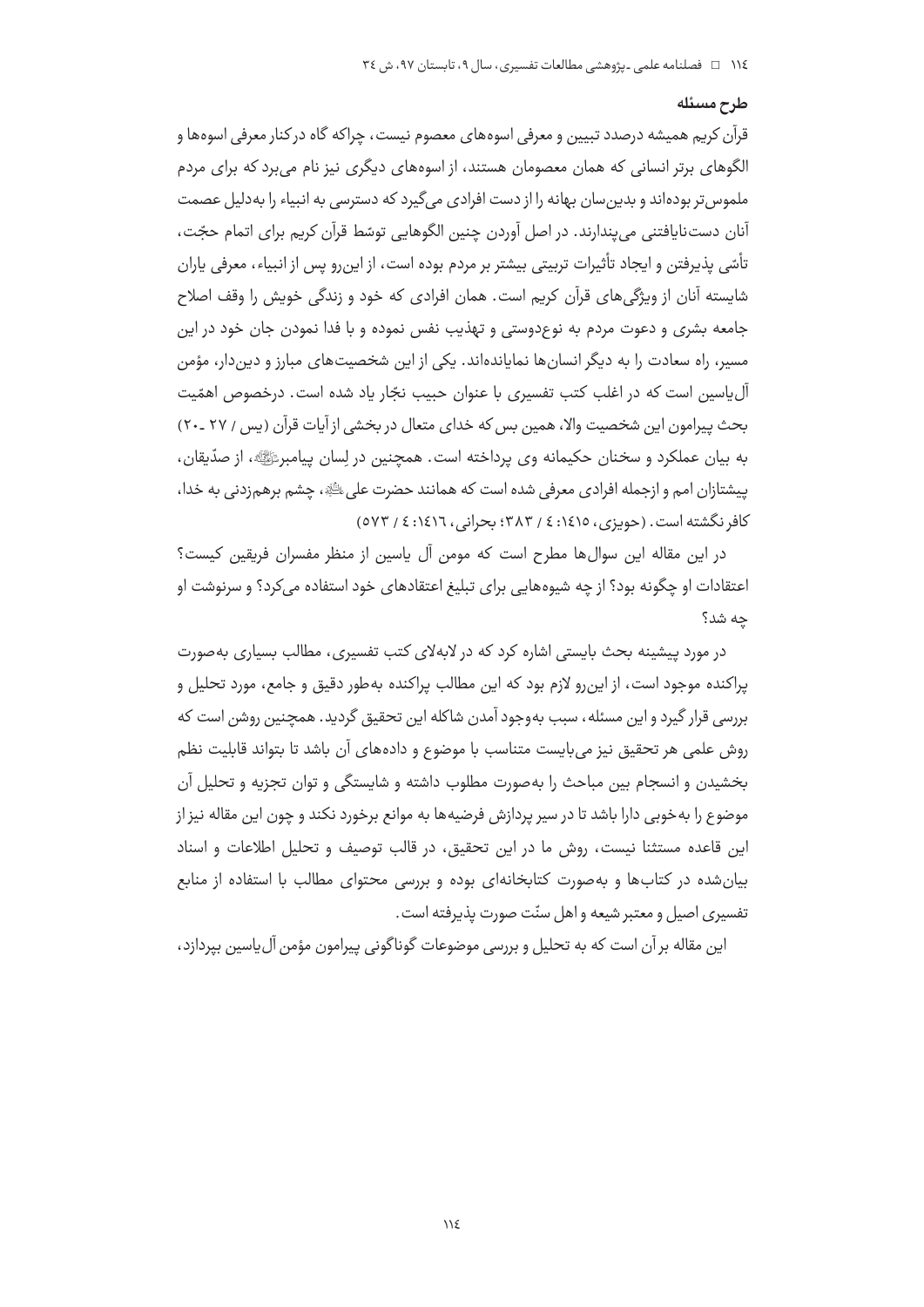ازجمله: هويت مؤمن آل ياسين از نگاه قرآن كريم، روايات و تفاسير فريقين، موقعيت جغرافيايي زندگي مؤمن، هويت رسولان محل زندگي وي، ويژگيهاي فكري و عقيدتي مؤمن، والايي هاي اخلاقي او، عملکرد و شیوههای تبلیغی مؤمن آل پاسین و سرنوشت وی .

# هوىت مؤمن آل ياسين از نكاه قرآن كريم و تفاسير فريقين

قرآن كريم، از مؤمن آل ياسين نامي بهميان نياورده و از او تنها با عنوان «جَاءَ مِنْ أَقْصَى الْمَدِينَةِ رَجُلَّ يَسْعَ » ىاد نموده است. آنجا كه مى فرمايد:

وَجَاءَ مِنْ أَقْصَى الْمَدِينَةِ رَجُلٌّ يَسْعَى قَالَ يَا قَوْمِ اتَّبِعُوا الْمُرْسَلِينَ ... . (يس / ٢٠) و مردی از دورترین جای شهر دوان دوان آمد و گفت: ای مردم! از این فرستادگان پيروي کنيد.

درخصوص اینکه چرا قرآن کریم در موارد بسیاری، از ذکر نام مستقیم افراد خودداری نموده است، این امر به دلیل روش آموزشی قرآن کریم، بیان کلّیات، اصول عمومی و درس های زندگی افراد بوده و تشريح مصاديق و جزئيات آن اغلب بر عهده معصومين ﷺ است. توضيح آنكه قرآن كريم بهسان قانون اساسی است و انتظار اینکه همه چیز در آن آورده شده باشد، نابهجا است. نماز، روزه و ... که از مهمترین فرایض اسلام است، به طورکلی در قرآن کریم وارد شده و جزئیات آنها از سنّت پیامبر اکرمﷺ اخذ شدهاند، از این٫رو در قرآن کریم، تکیه بیشتر روی رفتار، منش و ویژگی٫های اخلاقی و عقیدتی افراد است و نه نام و عناوین اشخاص . همانند آنحه قرآن کریم در آیه ۱۱ سوره تحریم درباره آسیهﷺ آورده است. بدین سان که در ابتدا، نام وی را بهصورت همسر فرعون آورده و در ادامه به بیان تبرّی جستن وی از فرعون و درخواست های وی از خدای متعال پرداخته است. گفتنی است که قرآن کریم در مقام معرّفی اشخاص به غیر از آوردن نام مستقیم افراد، همانند آنکه در آیه ٦ سوره صف، از زبان حضرت عیسی ﷺ، نام پیامبر بعد از خود را «احمد» ذکر نموده است، از روش های دیگری نیز بهره برده است، همانند اینکه در بعضی اوقات، فرد موردنظر را با اوصاف معرفی نماید، چنان که در آیه ۱۵۷سوره اعراف، پیامبر خاتم را در تورات و انجیل، با صفاتی همچون ادای امر به معروف و نهی از منکر معرفی کرده است یا اینکه در موارد دیگری برای معرفی افرادی خاص از عدد استفاده نموده است، چنان که در آیه ۱۲ سوره مائده، قوم حضرت موسى ﷺ را داراي ١٢سرپرست معرفي نموده است. با اين توضيحات، دليل عدم ذكر نام امامان نیز در قرآن کریم روشن می گردد. (ر.ک: نشریه افق حوزه، ١٣٨٦: ش ١٥٧ / ٣)

در ادامه به بررسی نام و هویت مؤمن آل پاسین از نگاه مفسّران شیعه و اهل سنّت پرداخته می شود.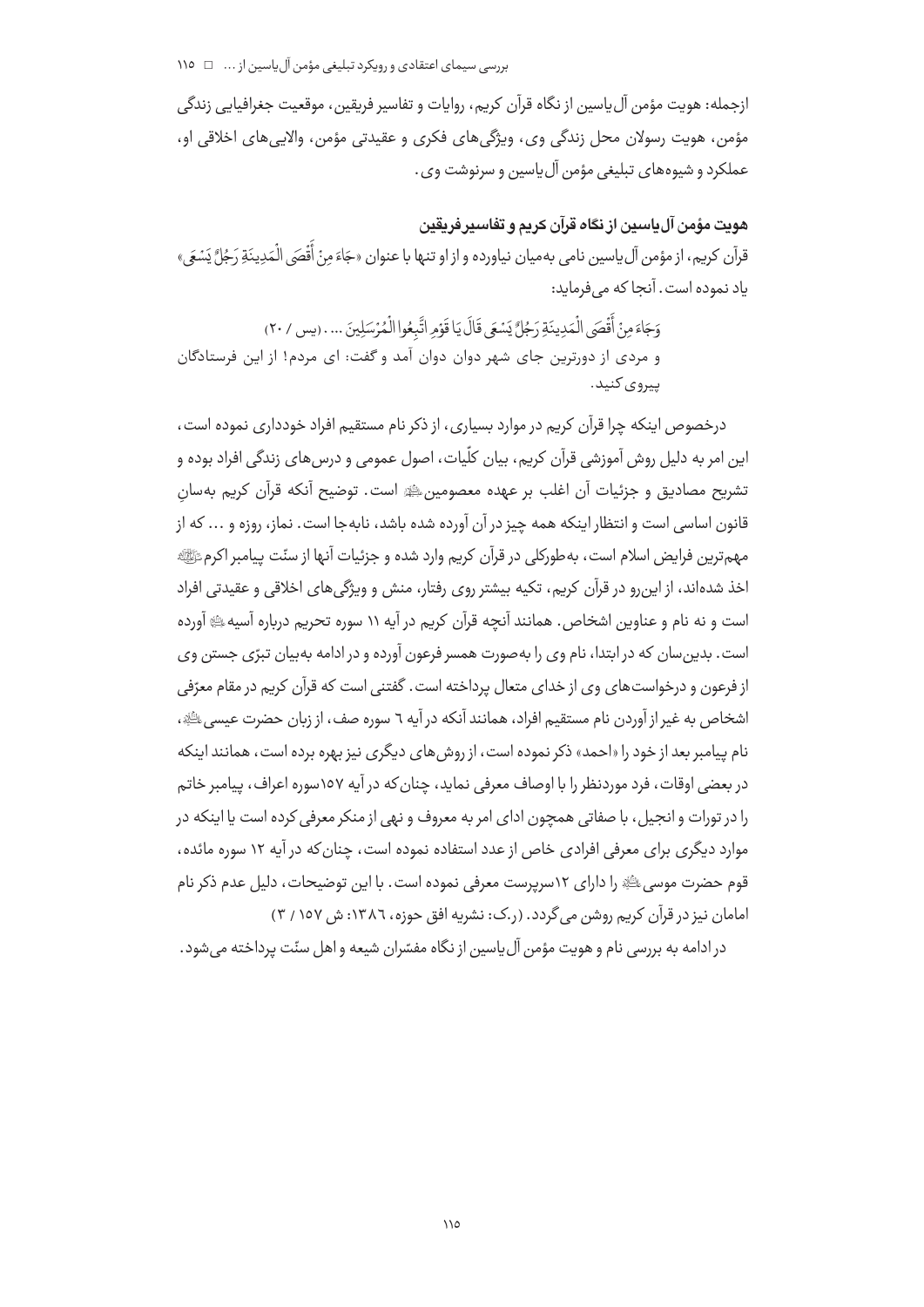اکثر مفسّران شیعه و اهل سنّت، نام وی را حبیب نجّار نقل نمودهاند. افرادی مانند طبرسی، بحراني، حويزي، ميبدي، طبري، سيوطى، ابن&ثير، قرطبي، ثعالبي، عزّت دروزه، فيضكاشاني، فتح|لله کاشانی، مکارم شیرازی و هاشمی رفسنجانی . (ر.ک: طبرسی، ۱۳۷۲: ۸ / ٦٥٥؛ بحرانی، ١٤١٦: ٤ / ٥٧٣؛ حويزي، ١٤١٥؛ ٤ / ٣٨٤؛ مييدي، ١٣٧١: ٨ / ٢١٥؛ طبري، ١٤١٢؛ ٢٢ / ١٠٣؛ سبوطي، ١٤٠٤: ٥ / ٢٦١؛ اين كثير، ١٤١٩: ٦ / ٥٠٦: قوطير، ١٣٦٤: ١٦ / ١٧: ثعالير، ١٤١٨: ٥ / ١٠: دروزه، ١٣٨٣: ٣ / ٢٦: فیض کاشانی، ۱٤١٥: ٤ / ٢٥١؛ کاشانی، ١٣٣٦: ٧ / ٤٣٣؛ مکارم شیرازی، ١٣٧٤: ١٨ / ٣٤٩؛ هاشمی رفسنجانی ، ۱۳۸٦: ۲۹ / ٤٩٩)

زمخشري، بيضاوي و قرطبي نيز نام وي را حبيب نجّار نقل نموده و مي نويسند: وي بُت پرست بود، امّا ٦٠٠ سال قبل از زمان پیامبر اکرمﷺ به ایشان گرویده بود. وی همچون بحیرا و ... فرد باایمانی بود و خدای متعال را در غار عبادت می کرد و زمانی که خبر ارسال پیامبران الهی به وی رسید، ایمان خویش را آشکار نمود. (ر.ک: زمخشری، ۱٤٠٧: ١٤ / ١٠؛ بیضاوی، ١٤١٨: ٤ / ٢٦٦؛ قرطبی، همان).

مطلب فوق را که زمخشری و قرطبی بهصورت مبسوط ذکر کردهاند، فخر رازی، فیض کاشانی و مشهدی نیز به صورت اجمال نقل نمودهاند. (ر.ک: رازی، ۱٤۲۰: ۲٦ / ۲٦۳؛ فیض کاشانی، ۱٤١٥؛ ٤ / ۲٥١؛ مشهدی، ۱۳٦۸: ۰/ ۷۰)

نام او در برخی از تفاسیر و کتب روایی به صورت کاملتر با عنوان حبیب بن اسرائیل النّجار نیز نقل شده است. (زمخشري، همان؛ قرطبي، همان؛ مجلسي، ١٤٠٣: ١٤ / ٢٤٤)

گفتنی است که به غیر از حبیب نجّار، اسامی دیگری نیز به وی نسبت دادهاند. ابن کثیر، سپوطی، طوسی، طبری و آلوسی، نام وی را صاحب یاسین و حبیب بن مری دانستهاند. (ابن کثیر، همان؛ سیوطی، همان؛ طوسی، بے تا: ۸ / ٤٥٠؛ طبری، ١٤١٢: ٢٢ / ١٠٣؛ آلوسی، ١٤١٥: ١١ / ٣٩٧)

در اینجا لازم است خاطرنشان سازیم که در احادیث بسیاری از رسول اکرمﷺ در مورد کسانی که جزو سبّاق امم محسوب گردیده و چشم برهم;دنی به خدای متعال کافر نشدهاند، وی با تعبیر صاحب پاسین و صاحب آل پاسین یاد شده است. همچنین در احادیث دیگری که از آن حضرت وارد شده و تصدیق کنندگان پیامبران را سه کس دانسته است، وی با تعبیر مؤمن آلeیاسین خوانده شده است. برخي از مهم ترين اين روايات عبارتند از:

قالَ رَسُولُ اللهﷺ: سُبّاقُ الأُمَمِ ثَلاثَه: لَم يكفُروا بِاللَّه طَرفَة عَين: عَلى بن اَبِيطالِبِ، م صاحِب يس و مُؤمِن آل فِرعَون فَهُمُر الصّديقُونَ وَ عَلى أفضَلُهُم؛ پیشــگامان امّتھــا ســه نفرنــدكــه پــک چشــم بــرهم;دن بــه خــداكــافر نشــدند: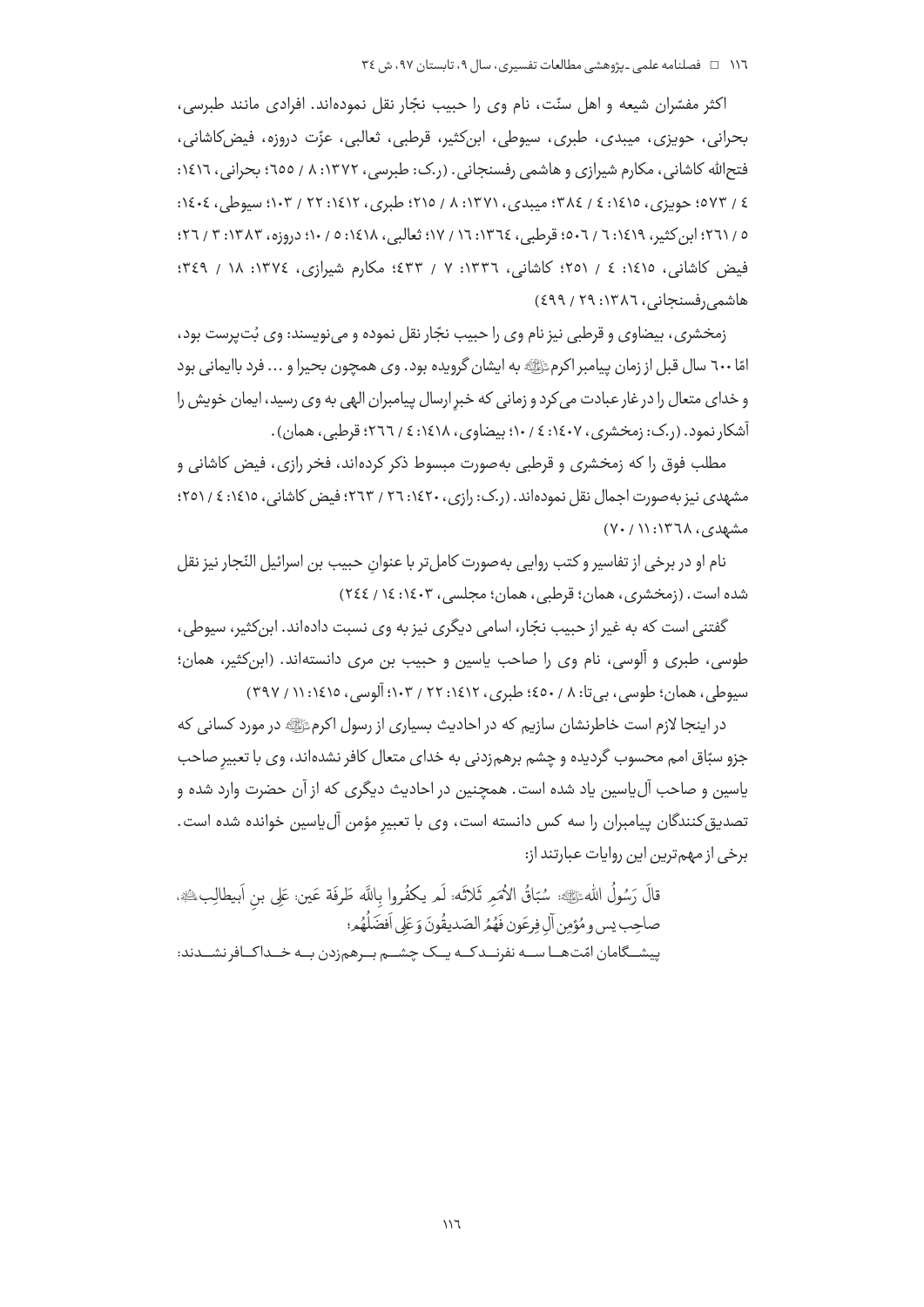بررسی سیمای اعتقادی و رویکرد تبلیغی مؤمن آل یاسین از ... □ ١١٧

علي بن|بي طالبﷺ، مؤمن آل ياسين و مؤمن آل فرعون، ايشان تصديق كنندگان هستند و حضرت على ﷺ كه از همگي آنان پرتر است. قالَ رَسُولُ اللهُ عَلَيَّةِ: اَلصِّديقونَ ثَلاثَه: حَبِيبُ النَّجارِ، مُؤمِن آل يس اَلَّذي يقُول فَاتَّبعُوا المُرسَلينَ إتَّبِعُوا مَن لا يسئَلُكُم اَجرا، حِزقيل، مُؤمِن آلِ فِرعَون؛ الَّذي يقُولُ أَتَقْتُلُونَ رَجُلًا أَنْ يقُولَ رَبِّي اللَّهَ، عَلَى بن أبيطالِبِﷺ وَ هُوَ أَفضَلُهُمِ؛ نخستين تصديق كنندگان، سه كس بودند: حبيب نجار، مؤمن آل ياسين، همان كسي كه به مردم مے گفت: از فرستادگان خدا پیروی کنید، از کسانی که پاداشی از شما نمی خواهند و خود هدایت یافتهاند؛ حزقیل، مؤمن آلفرعون، همان کسی که به مردم میگفت: آیا مردی را میکشید که میگوید، پروردگارتان، الله است و حضرت علی ﷺ که از همگی آنان برتر است.

گفتنی است که این روایات با متونی تقریباً مشابه نیز نقل گردیده است. (ر.ک: طبرسی، همان؛ حويزي، همان؛ سيوطى، همان؛ طباطبايي، ١٤١٧: ١٧ / ٨٤؛ صدوق، ١٣٦٢: ١ / ٨٢)

كوتاه سخن آنكه: دركتب تفسيري شيعه و اهل سنّت و روايات معصومين ﷺ، نام مؤمن آل ياسين با عناويني چون حبيب نجّار، مؤمن ياسين، مؤمن انطاكيه، صاحب ياسين و صاحب آلµسين ذكر شده است كه البتّه، نام حبيب نجّار و مؤمن آل ياسين از همه مشهورتر است .

# موقعىت حغرافىاىي زندگى مؤمن آل باسىن

با توجّه به کتب تاریخی و کتب تفسیری فریقین، میتوان دریافت که مؤمن آلuیاسین، فردی از مردمان اصحاب القريه بوده است . اصحاب القريه ، قومي شهرنشين بودهاند كه در قرآن كريم از آنان ياد شده و در منابع تفسیری نیز گاه به آنان اصحاب پاسین، اطلاق گردیده است. (این کثیر، ۱٤٢٤: ۱ / ۲۸۰؛  $d_{4,2,3}$ ,  $P.3(11)$  (27۲)

قصّه زندگی این قوم در آیات ۳۲ ـ ۱۳ سوره پس مطرح شده است. آنجا که خدای متعال میفرماید:

وَاضْرِبْ لَهُمْ مَثَلًا أَصْحَابَ الْقَرْيَةِ إِذْ جَاءَهَا الْمُرْسَلُونَ \* إِذْ أَرْسَلْنَا إِلَيْهِمُ اثْنَيْنِ فَكَذَّبُوهُمَا فَعَزَّزْنَا بِثَالِثٍ فَقَالُوا إِنَّا إِلَيْكُمْ مُرْسَلُونَ ...؛ [داستان] مردم آن شهری را که رسولان بدان جا آمدند، برای آنان مَثَل بزن. آنگاه که دو تن سوى آنان فرستاديم، و[لي] آن دو را دروغ5َو ينداشتند، تا با [فرستاده] سوّمين [آنان را] تأييد كرديم، پس [رسولان] گفتند: ما به سوي شما به پيامبري فرستاده شدهايم.

غالب مفسّران و مورّخان، مقصود از «القَریه» در آیات فوق را شهر انطاکیه از شهرهای روم دانستهاند. (طبرسی، ۱۳۷۲: ۸ / ۱۵٤؛ قرطبی، ١٣٦٤: ١٦ / ١٤٤؛ رازی، ١٤٢٠: ٢٦ / ٢٦٠؛ طبری، ١٤١٢: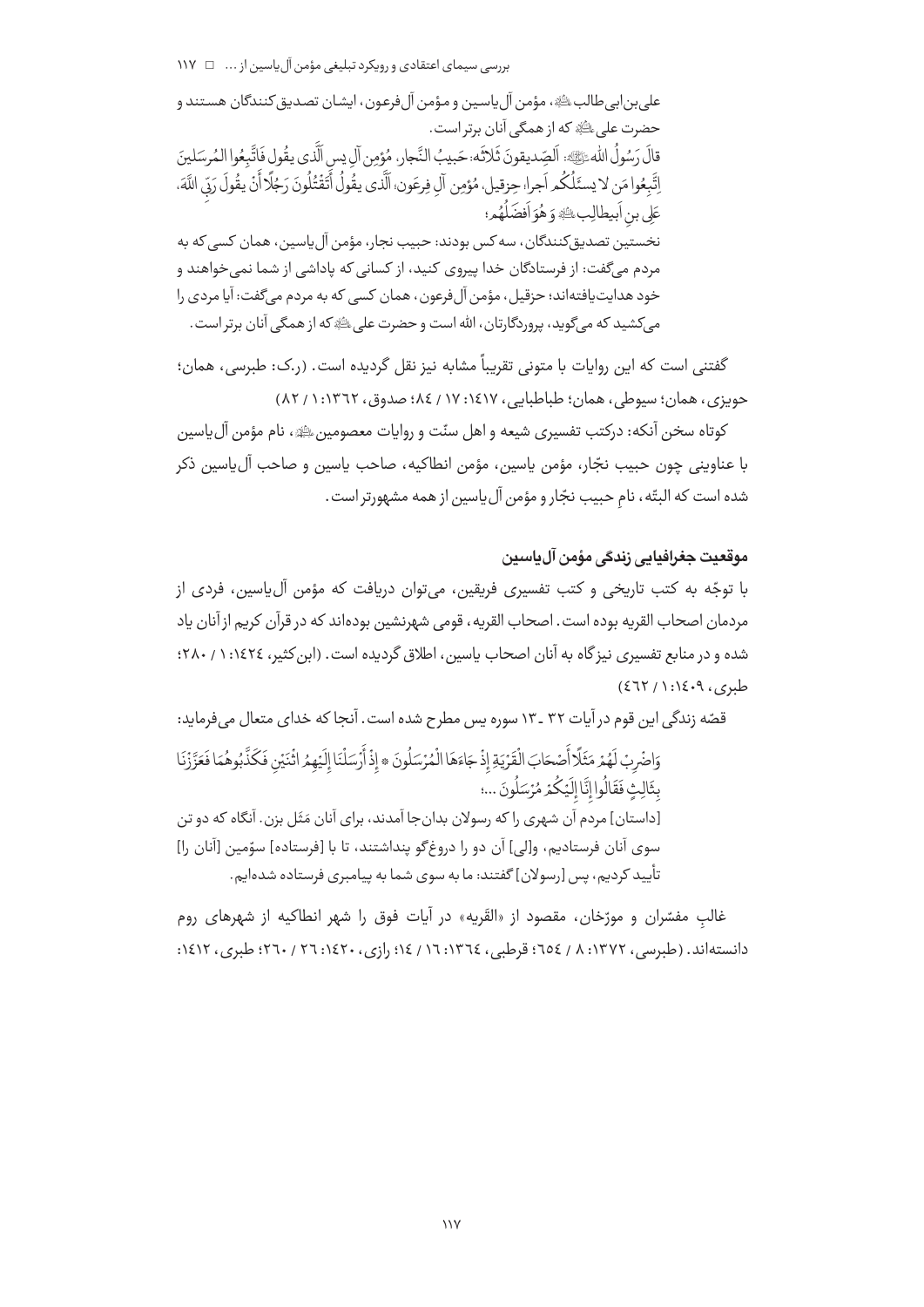۲۲ / ۱۰۱؛ ابن کثیر، ۱۶۱۹؛ ۱ / ۳۷۹؛ آلوسی، ۱۱:۱۷ / ۳۹۳؛ مکارم شیرازی، ۱۳۷۶؛ ۱۸ / ۳٤۰) در مورد اینکه چرا قرآن کریم در ابتدا، کلمه «قَریه» و در ادامه، کلمه «مدینه» را ذکر نموده اس*ت*، علّامه طباطباي*ى مى*نويسد:

اقصے المدینه، بەمعنای دورترین نقطه شهر نسبت به ابتدای فرضے آن است. در اوّل کلام، قریه آورده بود و در اینجا از آن به مدینه تعبیر نمود تا بفهماند، قریه مذکور، بزرگ بوده است. (طباطیایه)، ۱٤١٧: ۸۰/ ۸۰)

انطاکیه که بهصورت انتاکیه نیز خوانده شده، (قرطبی، همان) شهری است که در روم باستان قرار داشته (هاکس، ۱۳۷۵: ۱۱۵؛ طبری، همان) و هماکنون نیز جزو قلمروی کشور ترکیه بوده و در جنوب آن قرار داشته و مرکز استان ختای کنونی است. (مکارم شیرازی، همان). این شهر در ساحل شرقي نهر العاصي در دامنه كوه معروفٍ حبيبٍ نجّارٍ قرارٍ داردٍ و فاصله آن تا درياي مديترانه، ٦٣ کيلومتر است. بناي اوّليه اين شهر را به آنتيوخوس اييفانس نسبت مي دهند. سيس سلوکوس شهر اوّلیه را کامل کرد و آنجا را به نام پدرش آنتوخیا و یا به نام پسرش آنتوخوس نام گذاری کرد. از هزاره ۲ ق / م تا سده ۸ ق / م، اقوام مختلفی بر این شهر فرمان راندهاند، تا اینکه سردار رومی، یمپیوس آنجا را تصرّف نمود و ضمیمه دولت روم ساخت. رومیان به آبادی و توسعه شهر همّت گماردند و این امر سبب افزایش جمعیت آنجا گردید. با آمدن مسیحیان، این شهر بهصورت یک مرکز دینی درآمد و یکی از چهار بطرک نشین مسیحیان گردید و چون کلیسای انطاکیه ، نخستین کلیسای مسیحی بهشمار میآمد، پاپ در سال ۱۹٦۳ م، آن مکان را بهعنوان زیارتگاه خاص نامید. (موسوی بروجردی، ١٣٨٦: ٢٩٠ / ٣٩٠). در صمن بر پايه منابع کهن مسيحي، دين مسيح توسّط برنابا و پولس در سده نخست میلاد، به این شهر رسید و پس از فلسطین بهعنوان پایگاه دوّم مسیحیت درآمد. (اعمال رسولان، ۲۱۱ ـ ۲۶) . همچنین نصارا از این شهر با وصفِ شهر خدا، شهر شاهی و مادر شهرها ياد مي كردند؛ زيرا نخستين شهري بود كه ساكنين آن همگي به حضرت عيسى ﷺ و دين نصارا گرویده بودند. (این کثیر، ۱٤١٩: ٦ / ٥٠٩)

# هویت رسولان انطاکیه از نگاه مفسّران و مورّخان

در خصوص اینکه فرستادگان الهی به شهر انطاکیه چه نام داشتهاند، از سوی چه کسی مأموریتِ تبلیغ یافتهاند، برخورد و رفتار آنان چگونه بوده است و ... بین مفسّران و مورّخان اختلاف:نظر فراوانی وجود دارد.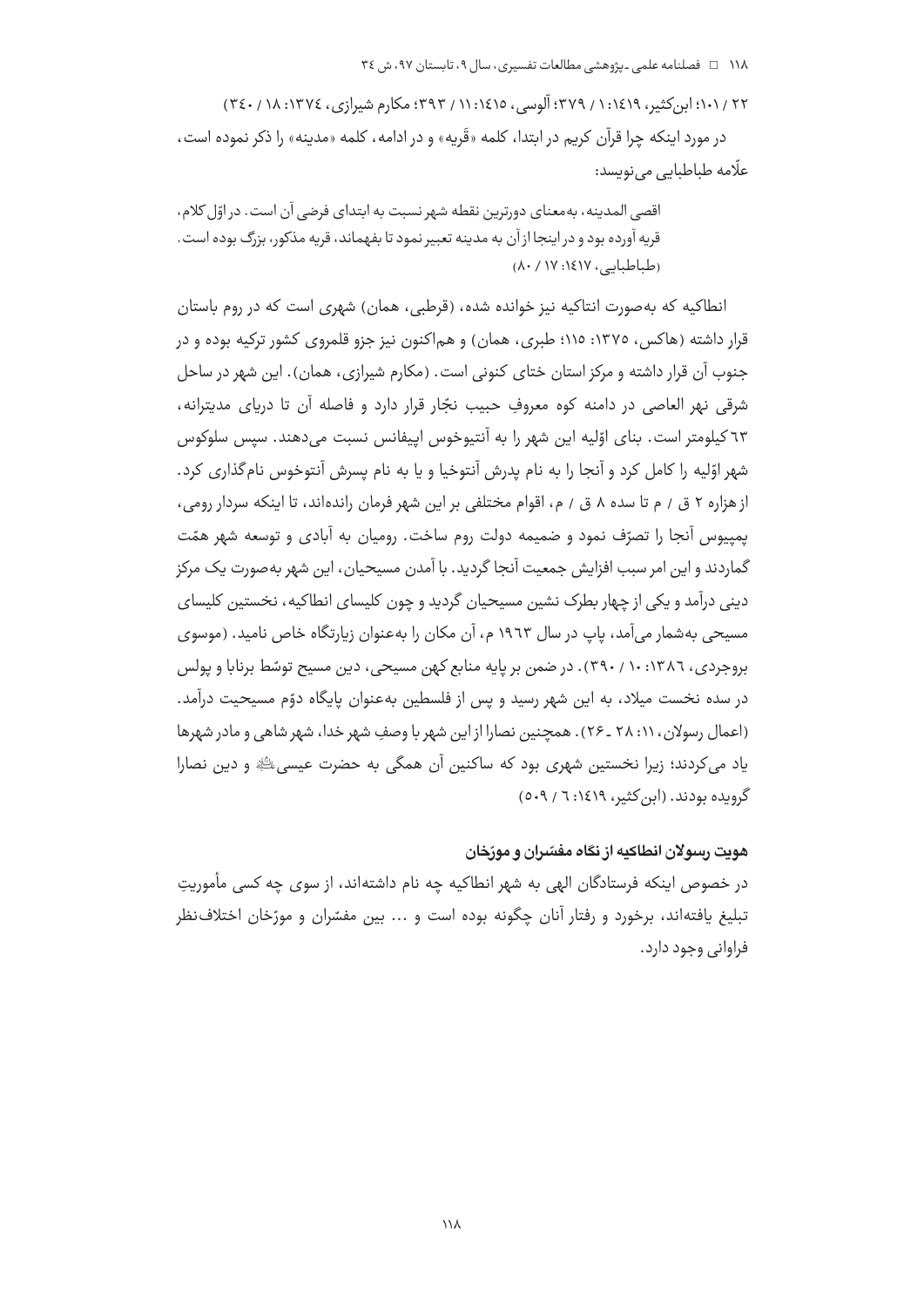در مورد اینکه فرستادگان، از سوی چه کسی مأموریتِ تبلیغ یافتهاند، بین مفسّران دو نظر وجود دارد. برخی آنان را فرستادگان خدای متعال می دانند که از سوی او مأموریت هدایت و ارشاد مردم را يافته|ند و ظاهر آيات قرآن نيز بدان اشاره دارد. «إذْ أَرْسَلْنَا ...» (ابن َكثير، همان) و برخي ديگر آنان را از فرستادگان حضرت عیسی، ﷺ می دانند. (طبری، ۱۶۱۲: ۲۲ / ۱۰۱: قرطبی، ١٣٦٤: ١٦ / ١٥؛  $(700/\lambda,17YY,0)$ طبرسی، ۱۳۷۲

جمع بين اين دو نظر چنين است كه چون حضرت عيسى ﷺ، پيامبر الهي بوده است، فرستاده وي را نیز می توان فرستاده خدای سبحان دانست. (آلوسی، ١٤١٥: ١١ / ٣٩٤)

قرآن کریم از رسولانی که برای هدایت مردم به شهر انطاکیه فرستاده شدهاند، نامی بهمیان نیاورده و تنها به بیان ارسال آنان از سوی خدای متعال و نحوه برخورد مردم با آنان پرداخته است. در عین حال، در تفاسیر به نام آنان با عناوین مختلفی اشاره گردیده است.

صاحب مجم*ع البيان*، نام اين سه رسول را از قول شعبه «شمعون، يوحنّا و بولس» و از قول ابن *ع*بّاس و كعب، «صادق، صدوق و سلوم» آورده است. (طبرسي، همان). صاحب م*روج الذّهب* نيز از قول مسیحیان و بعضی مسلمانان، نام دو رسول نخست را یطرس و توما و نام رسول سوّم را یولس یاد کرده است. (مسعودی، بی تا: ۱ / ٦٣)

سیوطی و ابن کثیر، نام این سه رسول را از قول ابن!بی حاتم و ابن|لمنذر، «شمعون، یوحنّا و بولس» آورده اند. (بسوطر، ١٤٠٤: ٥ / ٢٦١؛ ابن کثیر، ١٤٢٤: ١ / ٢٨٠)

ثعلبی و میبدی با اندک تفاوت می نویسند: مفسّران در آوردن نام این رسولان اختلاف کردهاند، بهطوري كه نام دو رسول نخست را با عناويني چون تاروص و ماروص، يحيى و پونس و همچنين تومان و مانوص آوردهاند و نام رسول سوّم را شمعون یا شمعان ذکر کردهاند. (ثعلبی، ١٤٢٤: ٨ / ١٢٥؛ میبدی، ۱۳۷۱: ۸ / ۲۱۰). نام این سه تن بهصورتِ صادق، صدوق و شلوم نیز ذکر گردیده است. (قرطبي، ١٣٦٤: ١٦ / ١٤؛ ابن كثير، ١٤١٩: ٦ / ٥٠٥). البتّه اين اسامي با اندك تفاوت در اسم دوّم و سوّم، بهصورت صادق، مصدوق و شلوم یا صادق، صدوق و سلوم نیز آورده شده است. (طبری، ۱۶۱۲: ۲۲ / ۱۰۱؛ ابن کثیر، همان)

صاحب *قاموس کتاب مقدّس*، نام آنان را پولس، برنابا و شمعون ذکر کرده است . (هاکس، ۱۳۷۵: ۱۱٦) صاحب *روح المعاني مي* نويسد: نام دو رسول نخست را با عناويني همچون يوحنا و بولس، تومان و بولس، شمعون و يوحنّا، صادق و صدوق، نازوص و ماروص و نام رسول سوّم را با عنوان شمعون، سمعان، شلوم، بولص و بولس آوردهاند. (آلوسی، ۱۶۱۵: ۱۱ / ۳۹۳)

 $119$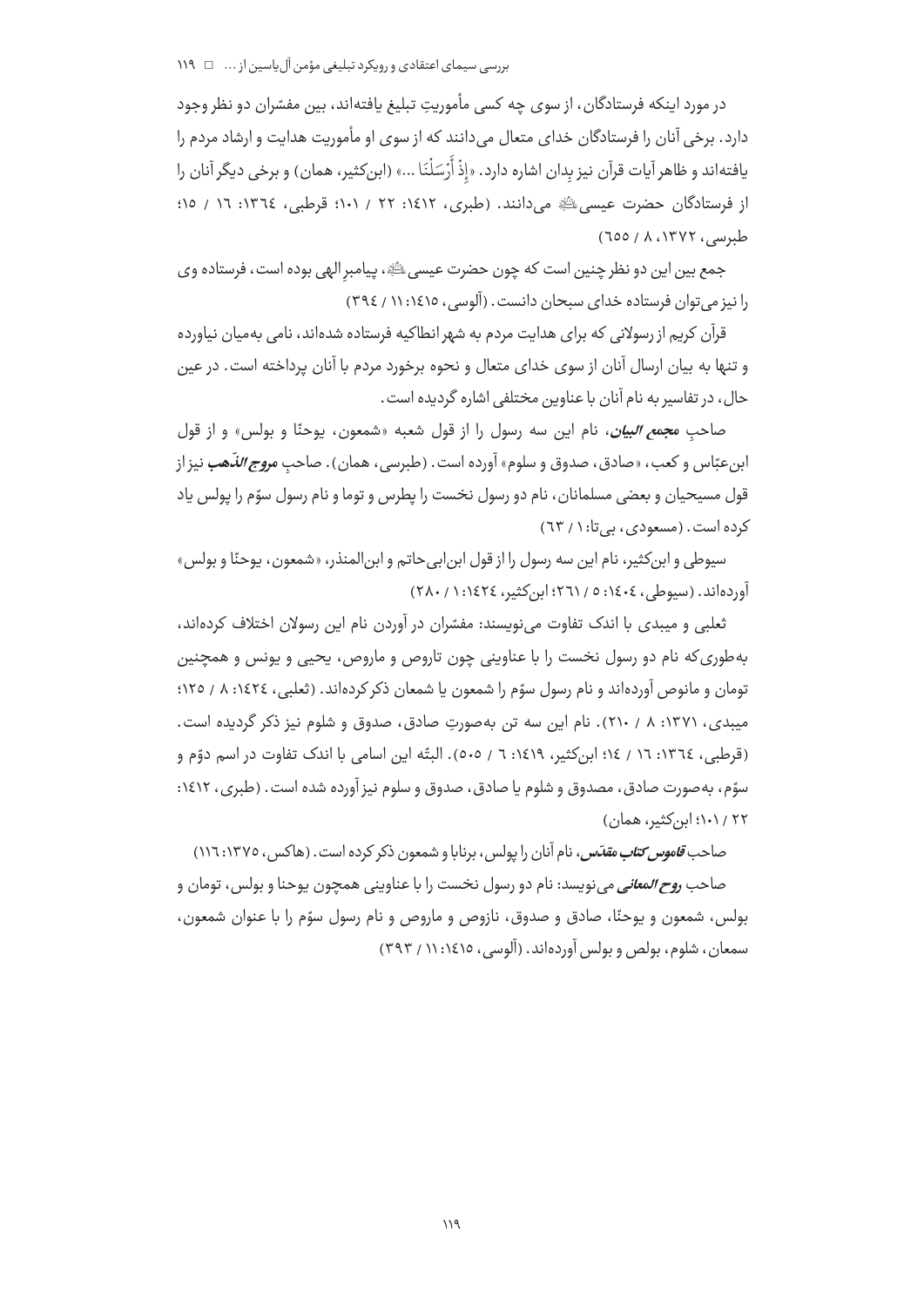۱۲۰ □ فصلنامه علمی ـ یژوهشی مطالعات تفسیری، سال ۹، تابستان ۹۷، ش ٣٤

با اندک تدبّر و تأمّل پیرامون اقوال فوق، چنین بهنظر می٫رسد که این اختلاف در آوردن اسمها بايستي از ناحيه تصحيف نسخ، صورت گرفته باشد، همانند يولس و بولس، شلوم و سلوم، شمعون و شمعان و ... .

صاحب *التّحوي*ر پس از آوردن اين مطلب كه بين مفسّران در آوردن اسامي اين رسولان اختلاف نظر است، چنین می نویسد: «با تطبیق این اسامی با آنچه در کتاب اعمال رسولان عهد جدید مسیحیان آمده است، بايد نام دو رسول نخست را يولس و برنابا و نام رسول سوّم را شمعون دانست. (ابن عاشور، بے تا: ٢٢ / ٢٠٧) البتّه بایستی اشاره نمود، آنچه درکتاب اعمال رسولان آمده است، با نصّ قرآنی تفاوتهایی در عناصر اساسی دارد، از این٫و نمیتوان گفت که داستان موردنظر قرآن کریم، عیناً سرگذشت حواريون عيسى ﷺ در انطاكيه است .

گفتنی است که داستان ارسال این رسولان، بدین صورت نیز نقل گردیده است که حضرت عیسے ،ﷺ دو نفر از حواریون خود را بهعنوان رسول به شهر انطاکیه فرستاد تا مردم آنجا را بهسوی توحید دعوت نمایند. وقتی آنان به نزدیک شهر رسیدند، پیرمردی را دیدند که گلّهاش را چوپانی میکرد و او همان حبيب نجّار بود. سيس حبيب با ديدن معجزه آنان، ايمان آورد. (ر.ک: ثعلبي، همان؛ قرطبي، همان؛ طبريس، ١٣٧٢: ٨ / ٦٥٦؛ حسبني همداني، ١٤٠٤: ١٣ / ٣٥٨، طباطيابي، ١٤١٧: ١٧ / ٨٢)

## گرایش، بینش و باورهای مؤمن آل یاسین

قرآن کریم تصریح دارد مبنی بر اینکه مؤمن آلLیاسین، شخصی باایمان و یکتاپرست بوده است. آنجا كه از زبان وى فرموده است:

وَمَا لِيَ لَا أَعْبُدُ الَّذِي فَطَرَنِي وَإِلَيْهِ تُرْجَعُونَ \* أَأَتَّخِذُ مِنْ دُونِهِ الِهَةً إِنْ يُرِدْنِ الرَّحْمَنُ بِضُرٍّ لَا تُغْنِ عَنِّي َشَفَاعَتُهُمْ شَيْئًا وَلَا يُنْقِذُونِ ۞ إِنِّي إِذًا لَفِي ضَلَالٍ مُبِينِ ۞ إِنِّي آمَنْتُ بِرَبِّكُمْ فَاسْمَعُونِ؛  $(55 - 50)$  (um) آخر چرا کسی را نیرستم که مرا آفریده است و [همه] شما به سوی او بازگشت می پایید؟ آیا به جای او خدایانی را بیرستم که اگر [خدای] رحمان بخواهد به من گزندی برساند، نه شفاعتشان به حالم سود می،دهد و نه می،توانند مرا برهانند؟ در آن صورت، من قطعاً در گمراهي آشكاري خواهم بود. من به پروردگارتان ايمان آوردم، [اقرار] مرا بشنويد».

با توجّه به آيات ٢٧ ـ ٢٠ سوره پس، مواردِ ايمان و بينش مؤمن آلuاسين را مي توان چنين دسته بندی نمود: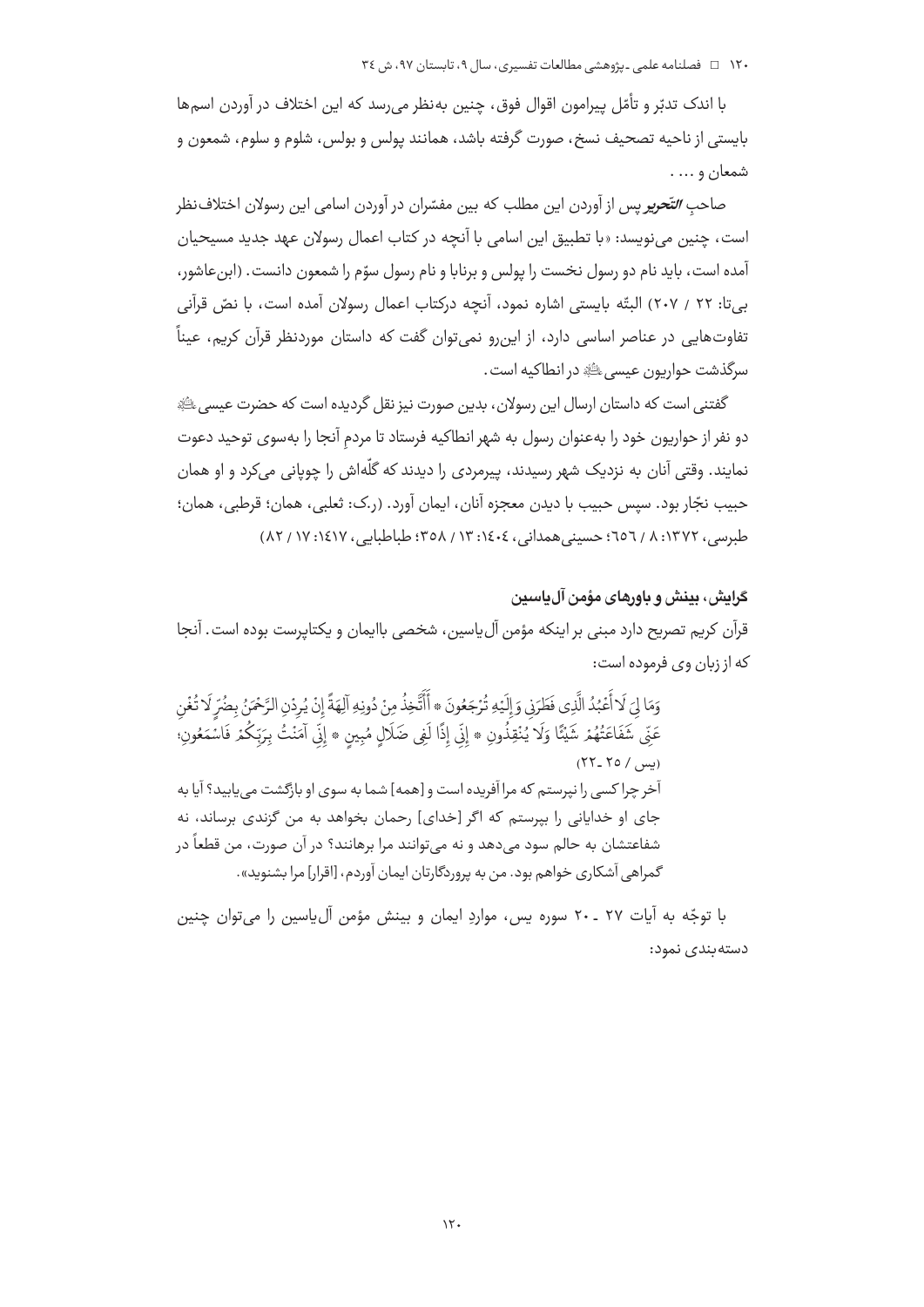بررسی سیمای اعتقادی و رویکرد تبلیغی مؤمن آل پاسین از ... □ ١٢١

یک. اعتقاد به توحید، یگانهپرستی و ربوبیت خدا و همچنین اعلام انزجار از بت پرستی قوم خود (پس / ۲۰ ـ۲۲) از همین آیات، می توان اعلام نمودن ایمان وی به مردم یا پیامبران انطاکیه را برداشت نمود. مبتنی بر اينكه مخاطبان «رَبِّكمْ» و «فَاسْمَعُون»، مردم يا پيامبران انطاكيه باشند. (طباطبايي، همان). در ضمن «ما» در «ما لِي» از نوع استفهام انکاری بوده و در ردّ چیزی بهکار می رود که مورد انکار و اعتراض قرار گرفته است. همچنین جمله «لا أَعُبُدُ»، حال برای ضمیر در «لی» بوده و منظور آیه این است که چیزی نمي تواند مرا از عبادت خالقم، باز دارد. در ضمن به گفته برخي مفسّران، خطاب «فَاسْمَعُون» توسّط مؤمن، بدین منظور بیان گردیده است که پیامبران انطاکیه را بر ایمان خود به خدای متعال، شاهد بگیرد. (طبری، ۱۶۱۲: ۲۲ / ۱۰٤: ۵۹) قرطبی، ١٣٦٤: ١٦ / ١٩)

دو. باور به بعثت انبیاء، ییروی و دفاع از آنان

وَجَاءَ مِنْ أَقْصَى الْمَدِينَةِ رَجُلٌ يَسْعَى قَالَ يَا قَوْمِ اتَّبِعُوا الْمُرْسَلِينَ \* اتَّبِعُوا مَنْ لَا يَسْأَلُكُمْ أَجْرًا وَهُمْ مُهْتَدُونَ؛ (پس / ۲۱ -۲۰) [در این میان] مردی از دورترین جای شهر دوان دوان آمد، [و] گفت: ای مردم، از این فرستادگان پیروی کنید. از کسانی که پاداشی از شما نمی خواهند و خود [نیز] بر راه راست قرار دارند، پیروی کنید.

گفتنی است که دفاع مؤمن از پیامبران زمان خود و توصیه به پیروی از آنان در شرایطی که آنان را به سنگسار و شکنجه تهدید کرده بودند، بیانگر برداشت یادشده از آیه است. (هاشمی رفسنجانی،  $(0.2/19.14)$ 

سه. يقين و باورقلبي به معاد و قيامت

وَمَا لِيَ لَا أَعْبُدُ الَّذِي فَطَرَنِي وَ إِلَيْهِ تُرْجَعُونَ. (يس / ٢٢) آخر چرا کسی را نپرستم که مرا آفریده است و [همه] شما به سوی او بازگشت می یابید؟

عملکرد مؤمن آل پاسین و شیوههای تبلیغی وی در دفاع فکری از مواضع خود ۔<br>تاریخ زندگی مؤمن آلءاسین که یک مرد شجاع و فهیم بود، نشان میدهد که همیشه باید هوشیار و مخاطبشناس بود و در لحظات حسّاس به حمایت از افرادی پرداخت که بهدنبال هدایت و ارشاد انسان های دیگرند. همچنین بایستی سعی نمود که در حدّ توان خویش با آوردن دلایل روشن و آشکار، پردههای غفلت را از جلوی دیدگان غافلان و دنبایرستان کنار زد.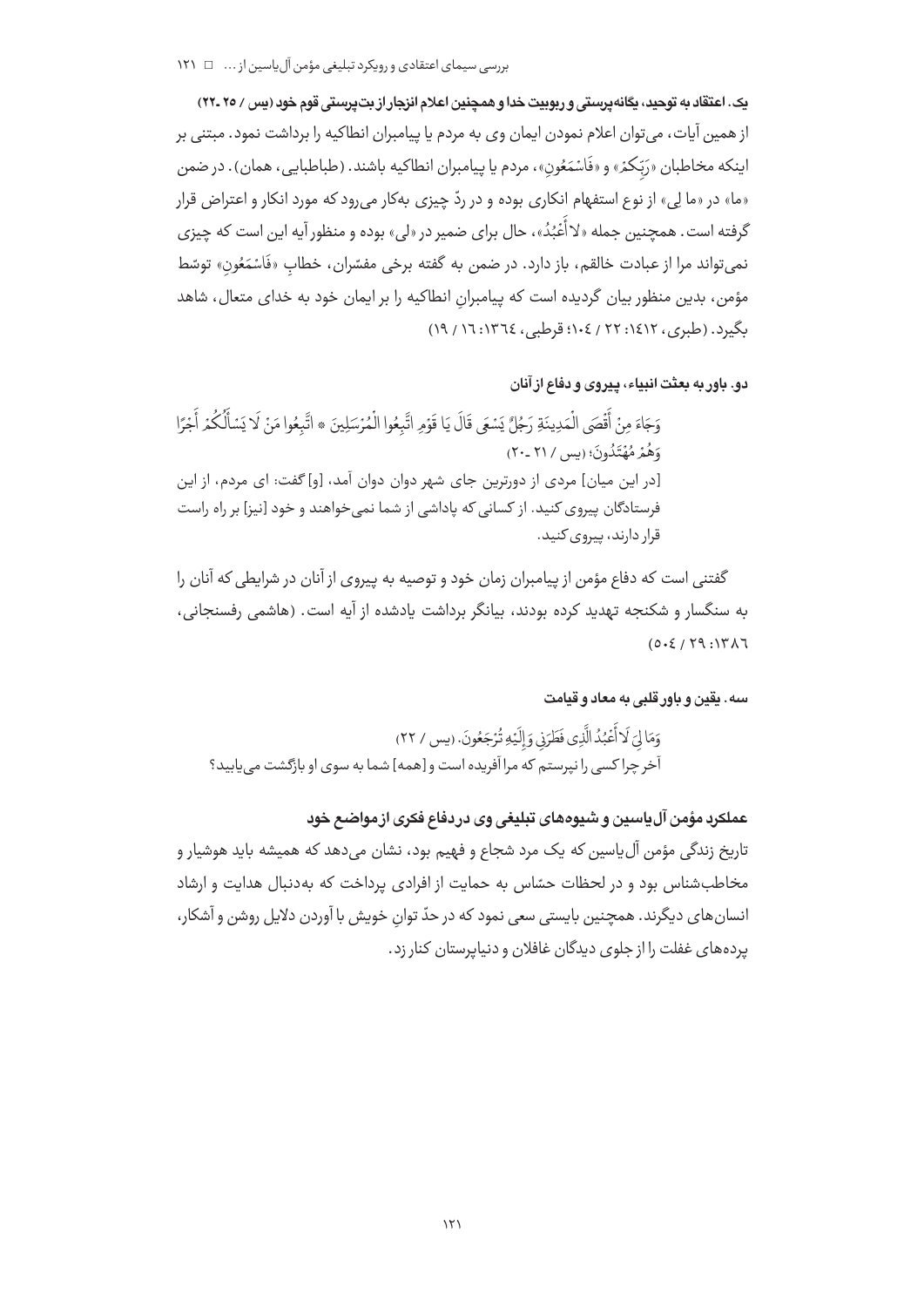۱۲۲ □ فصلنامه علمی ـ یژوهشی مطالعات تفسیری، سال ۹، تابستان ۹۷، ش ٣٤

شیوههایی که مؤمن آل یاسین جهت هدایت و ارشاد قوم خویش بههنگام سخن گفتن به کار برده و در آیات ۲۷ ـ۲۰ سوره پس اشاره گردیده است، می توان در عناوین زیر طبقه بندی نمود:

#### یک. تکیه بر استدلال، برهان و بیان استوار

نخستین اصل اساسی و شیوه همیشگی دعوت مبلّغان الهی، منطق استوار و بیان عقلی و فطری است، چه اگر محتوای دعوت با عقل و فطرت انسانی هماهنگ نباشد، نمی توان انتظار پذیرش آن را داشت، ازاین٫رو مؤمن دعوت خود را با استدلالهای روشن و آشکار توأم می،سازد. استدلالهای مطرح شده توسّط وي عبارتند از:

۰. کسی که از شما توقّع و چشمداشتِ شخصی ندارد و به هدایت فرا می خواند، قابل پیروی است .

قَالَ يَا قَوْمِ اتَّبِعُوا الْمُرْسَلِينَ \* اتَّبِعُوا مَنْ لَا يَسْأَلُكُمْ أَجْرًا وَهُمْ مُهْتَدُونَ. (بس / ٢١ -٢٠) گفت: ای مردم! از این فرستادگان پیروی کنید. از کسانی که پاداشی از شما نمی خواهند و خود [نیز] بر راه راست قرار دارند، پیروی کنید.

سخنان يادشده مؤمن، در واقع اشاره به اين نكته است كه اين مطلب نخستين نشانه صدق انبيا است که هیچ منفعت مادّی در دعوتشان ندارند، نه از شما مالی می خواهند و نه جاه، مقام و نه حتّی تشکّر و سیاسگزاری و نه هیچ یاداش دیگری. این همان چیزی است که بارها در آیات قرآن کریم در مورد انبیاء بهعنوان نشانهای از اخلاص و صفای قلب آنها بر آن تکیه شده است. همچنین اینکه این رسولان، چنان که از محتوای دعوت و سخنانشان برمی آید، افرادی هدایت یافتهاند و این مطلب اشاره به این موضوع است که عدم تسلیم در برابر دعوت کسی یا بهخاطر این است که دعوتش حق نیست و به گمراهی می کشاند و یا حق است، امّا مطرحکنندگانش، منافع خاصّی در سایه آن کسب می کنند که این خود مایه بدبینی به چنان دعوتی است، امّا هنگامی که نه این باشد و نه آن، دیگر جای تأمّل و تردید باقی نمی ماند؟! (ر.ک: مکارم شیرازی، ١٣٧٤: ١٨ / ٣٤٩)

٢. تنها آن كه ما را آفريده، شايسته عبادت است.

وَمَا لِيَ لَاأَعْبُدُ الَّذِي فَطَرَنِي وَإِلَيْهِ تُرْجَعُونَ. (يس / ٢٢) آخر چراکسی را نیرستم که مرا آفریده است و [همه] شما به سوی او بازگشت می پابید؟

وی با این سخن خود در واقع به سراغ اصل توحید که عمدهترین نکته دعوت رسولان بوده است رفته و می گوید: من چرا کسی را نیرستم که مرا آفریده است؟ زیرا تنها کسی شایسته پرستش است که خالق، مالک و بخشنده مواهب است نه این بُتها که هیچ کاری از آنان ساخته نیست، چراکه فطرت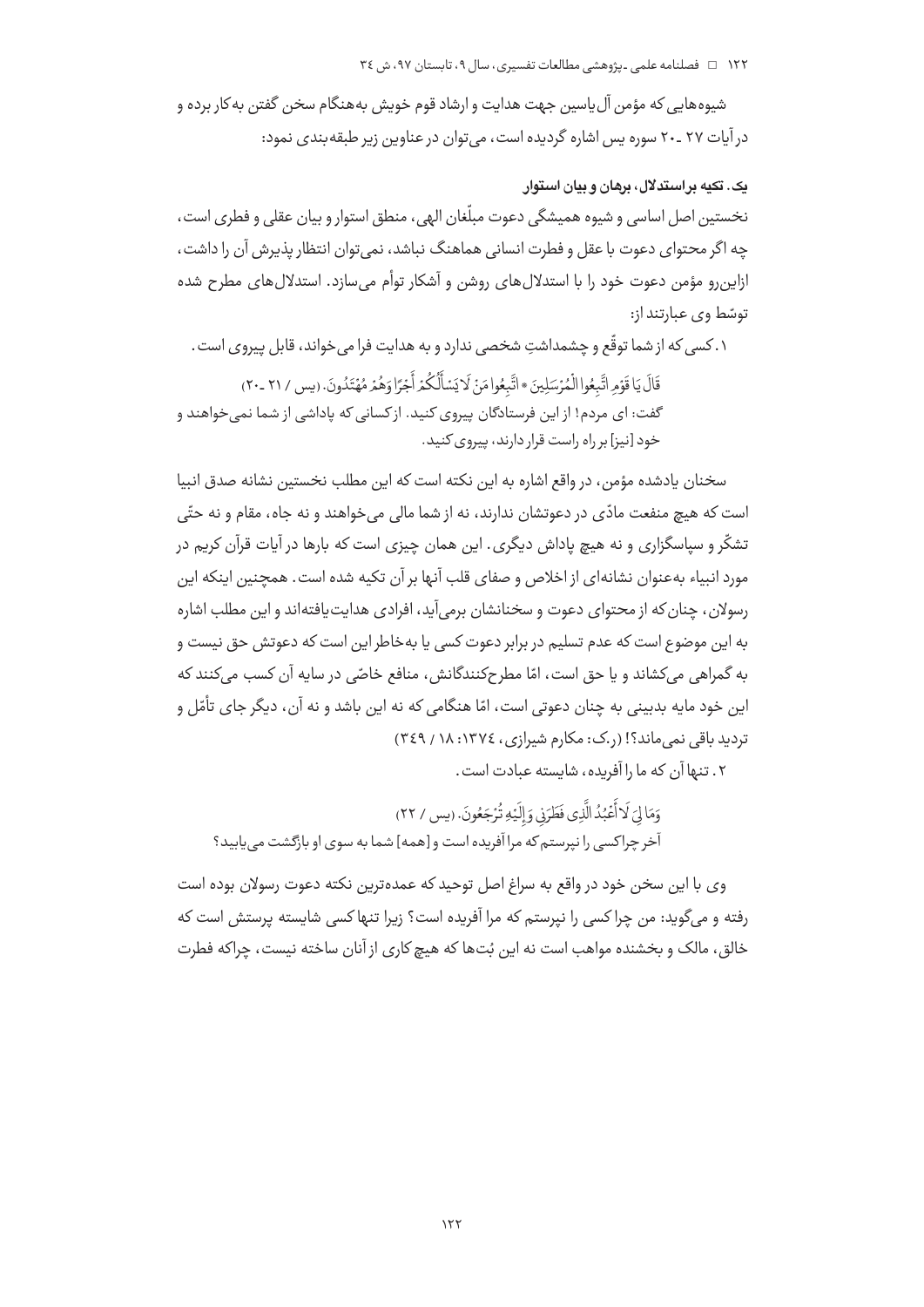سلیم میگوید که بایستی خالق را پرستید، نه این مخلوقات بی|رزش را! جالب اینکه نمیگوید: «مالَکُم لا تَعبُدُونَ الَّذي فَطَرَكُم» بلكه مي گويد: «وَمَا لِيَ لَا أَعْبُدُ الَّذِي فَطَرَنِ» يعني درحقيقت از خود شروع مي كند تا جنبه تحكّم و آمريت نداشته و ديگران حساب كار خود را بكنند و بدين صورت سخنش مؤثّرتر واقع گردد؛ چراکه نشان می دهد، هر آنچه برای خود می خواهد، برای آنان نیز می خواهد.

۳. پرستش خدایانی که قادر به هیچ تأثیری نیستند و شفاعت و نجات $\zeta$ بخشی ندارند، گمراهی آشکار است .

أَأَتَّخِذُ مِنْ دُونِهِ آلِهَةً إِنْ يُرِدْنِ الرَّحْمَنُ بِضُرِّ لَا تُغْنِ عَنِّي شَفَاعَتُهُمْ شَيْئًا وَلَا يُنْقِذُونِ \* إِنِّي إِذًا لَفِي ضَلَالٍ مُبِينٍ؛ (يس / ٢٤ ـ ٢٣) آیا به جای او خدایانی را بیرستم که اگر [خدای] رحمان بخواهد به من گزندی برساند، نه شفاعتشان به حالم سود می۵هد و نه می توانند مرا برهانند؟ در آن صورت، من قطعاً در گمراهی آشکاری خواهم بود.

مؤمن آلباسین بهدنبال سخنان خود، در این قسمت هشدار می دهد که مراقب باشید همه شما سرانجام تنها بهسوی او بازمیگردید؛ یعنی نه تنها سروکار شما در زندگی این جهان با او است که در جهان دیگر نیز تمام سرنوشت شما در دست قدرت او است . پس به سراغ کسی بروید که در هر دو جهان ، سرنوشت شما را به دست گرفته است، از این رو اگر من به جای خدای متعال، خدایان دیگری را بیرستم، نه شفاعتشان به حالم سود می بخشد و نه می توانند مرا از عذاب الهی برهانند، ضمن اینکه در این صورت، در گمراهی آشکاری نیز خواهم بود. (ر.ک: مکارم شیرازی، همان)

### دو. اخلاق كفتكو و لحن موعظه كر

دينباورانِ تاريخ، همواره پس از درک حقيقت ايمان، با صراحت و قاطعيت آن را ابراز نموده و خوف و هراس را از دل راندهاند. مؤمن فردی بود که دعوت انبیاء را شنید و چون دلایل صدق و حقّانیت آن را درک نمود و قلبش را نور ایمان فراگرفت، سکوت را جایز ندانست و درحالی که ظلم و گمراهی آنان را می دید، در خانه و حصار عقیده ذهنی خود نماند، بلکه با تلاش پیگیر، برای دعوت به حق به راه افتاد و حتّى در اين راه، جان با ارزش خويش را نيز فدا نمود. وي پس از آنكه استدلال هايي محكم، فطرى و عقلاني را ميآورد، بهعنوان نتيجه نهايي به قومش چنين ميگويد: «إنّي آمَنْتُ بِرَبّكُمْ فَاسْمَعُون؛ من به یروردگارتان ایمان آوردم. [اقرار] مرا بشنوید.» (پس / ٢٥). این سخن مؤمن بدین معنا است که من بر يايه يک دليل محکم و استوار ايمان آوردم و ديگر منتظر عکس|لعمل شما نيستم و اين مطلب، خود دلیلی بر موفَّقیت تبلیغ رسولان است. (, ک: سید قطب، ۱٤١٢: ٥ / ٢٩٦٣)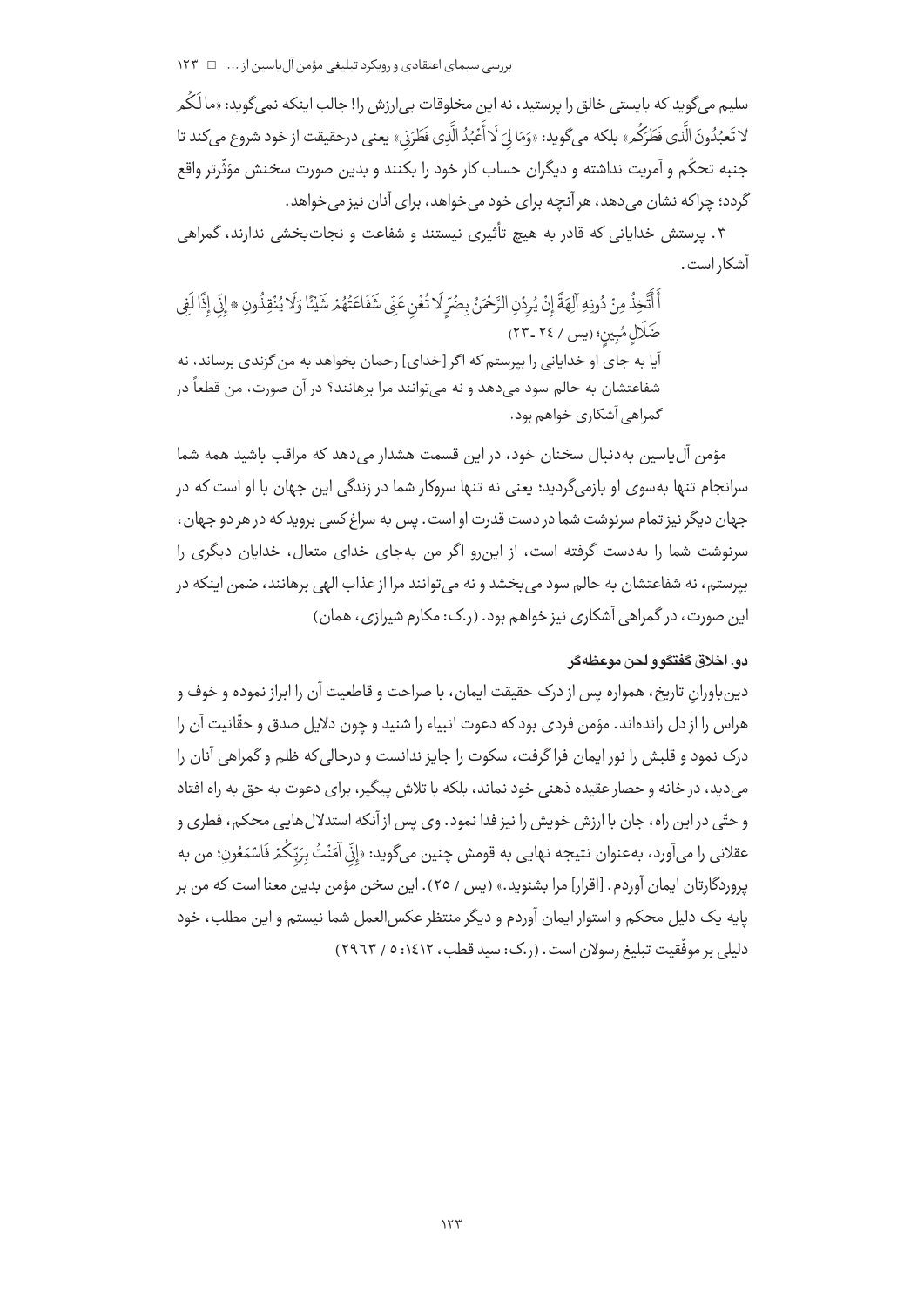همچنین دلسوزی و محبّت را نیز می،بایست از انگیزههای درونی و از شرایط یک مبلّغ خوب دانست که در بیانات مؤمن آلeیاسین بهخوبی مشهود است چراکه بهمنظور زمینهسازی پذیرش دعوت، نزدیکترین راه در نیل به مقصود، نفوذ در دل۱ها است و برای انجام این کار، مهربانی و .<br>خیرخواهی، بیشترین تأثیر را بر جای خواهد گذاش*ت*، از این رو وی از صمیم قلب به مردم مهر می ورزید و اين موضوع با توجّه به سياق آيات، پر واضح است؛ زيرا كه مؤمن از تعبير «يا قَوم» كه همان«يا قَومي» است، استفاده نموده که معمولاً برای اظهار محبّت و ابراز نزدیکی بهکار می رود. در ضمن وی از خطاب مستقيم به هم;نوعانش إبا دارد و از روى احترام و حفظ كامل حرمت مخاطب، سخن را ظاهراً به خود و در واقع به آنان می گوید تا جنبه تحکّم نداشته باشد و آنان خود حساب کارشان را بکنند و بدین سان نشان مي(دهد، هر آنچه براي خود مي خواهد، براي آنان نيز مي خواهد. آنجا كه مي فرمايد: «وَمَا لِيَ لَا أُعْبُدُ الَّذِي فَطَرَنِي وَإِلَيْهِ تُرْجَعُونَ؛ چرا کسی را نیرستم که مرا آفریده و [همه] شما بهسوی او بازگشت می یابید؟» (پس / ٢٢) (ر.ک: مکارم شیرازی، ١٣٧٤: ١٨ / ٣٥٢ ـ ٣٤٩؛ عبّاسی مقدّم، ١٣٧٠: ٤٢٠ ـ ٤١٥)

شاید بتوان چنین گفت که غرض و مقصود قرآن کریم از آوردن این ماجرا، یکی فرهنگ سازی نحوه مواجهه مؤمنان با معصومان و مردم است؛ چراکه دفاع تمام قدّ از دین و حجج الهی در همه زمان ها لازم و ضروری است ولو به کشته شدن انسان منجر شود، همان سان که در مورد حبیب نجّار به وقوع پیوست و دیگری اهمّیت ایمان راسخ حتّی در فضای ارعاب و تهدید به مرگ باشد، چنان که قرآن کریم در آیات ١٢٦ \_١١٣ سوره اعراف، درخصوص ماجراي ايمان آوردن ساحران به حضرت موسى ﷺ ذكر نموده است.

# سربوشت مؤمن آل ياسين

در مورد سرنوشت و لحظات پایانی عمر مؤمن آلuیاسین، بایستی اشاره کنیم که سخنان پرشور و مشفقانه حبیب نجّار که با استدلالهای قوی و نکاتی دلنشین همراه بود، در قلبهای سیاه و سرهای پر از مکر و غرور قوم وی، نه تنها اثر مثبتی نگذاشت، بلکه چنان آتش کینه را در دل های آنان برافروخت که از جا برخاستند و با قساوت و بی رحمی به جان وی افتاده و او را کشتند. (مجلسی، ١٤٠٣: ١٤ / ٢٤٤؛ مكارم شيرازي، ١٣٧٤: ١٨ / ٣٥٥)

با مراجعه به آیات نورانی قرآن کریم نیز می توان دریافت که وی توسّط قومش به شهادت رسیده و بِهشتى گرديده است. آنجا كه خداي متعال ميفرمايد: «قِيلَ ادْخُلِ الْجَنَّةَ قَالَ يَا لَيْتَ قَوْمِي يَعْلَمُونَ؛ [سرانجام به جرم ایمان کشته شد، و بدو] گفته شد: به بهشت درآی. گفت: ای کاش، قوم من می دانستند». (پس / ٢٦)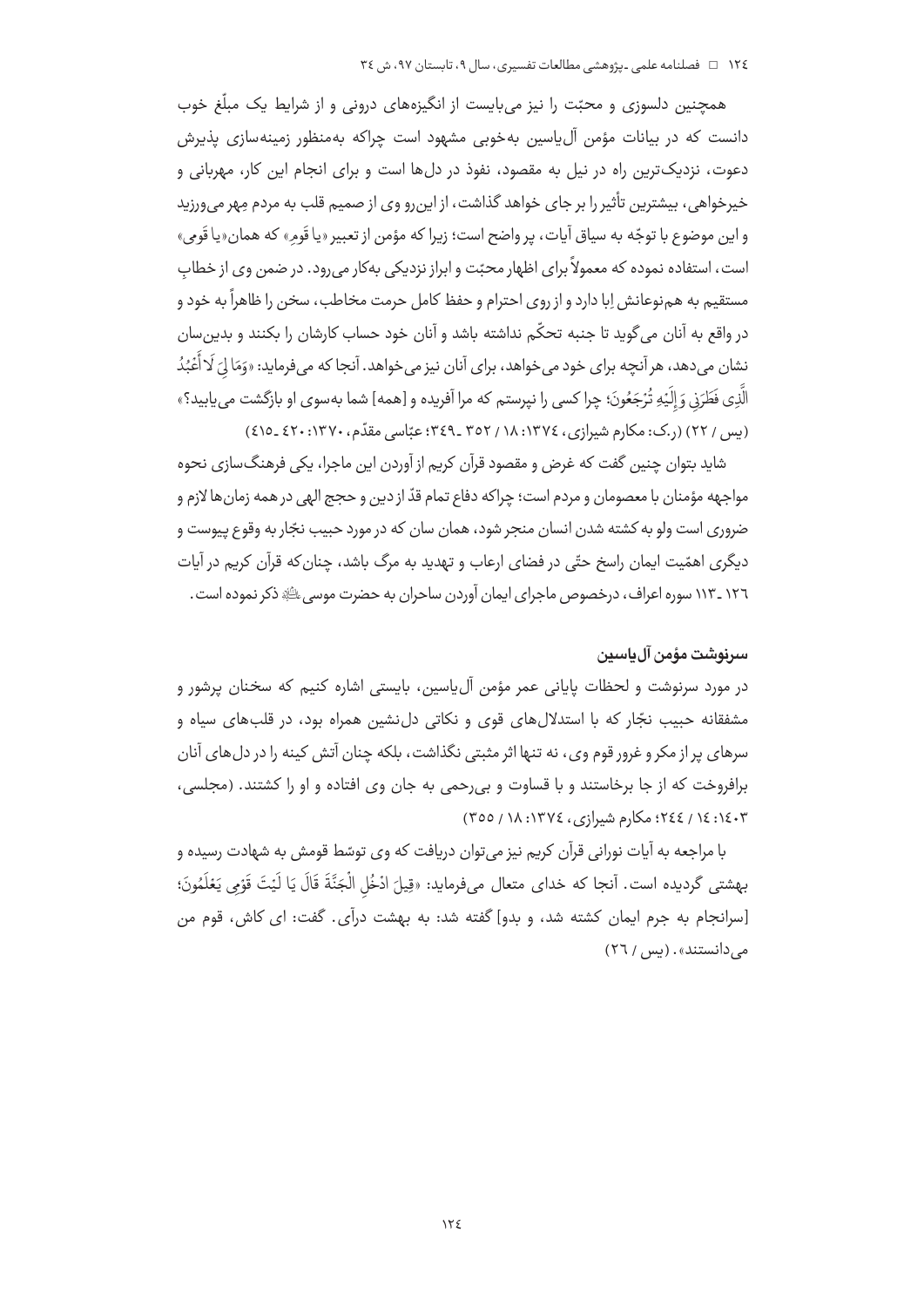لازم به ذکر است، منظور از بهشت در آیه فوق، بهشت برزخی است نه بهشت قیامت، چراکه در روز قیامت، همه مردم از حال یکدیگر آگاهی می،پابند، امّا در آیه، مؤمن آرزو نموده که ای کاش قومش می دانستند که وی، مورد غفران الهی قرار گرفته و از مُکرمین محسوب گردیده است و پر واضح است که این آرزو جایی معنا دارد که قوم وی هنوز اطّلاعی از اوضاع او نداشته باشند. لذا این موضوع فقط درخصوص عالم برزخ و دنیا معنا می یابد؛ یعنی قوم وی هنوز در دنیا هستند، امّا خود مؤمن به شهادت رسيده و بعد از آن، ابن آرزو را كرده است .

طبرسی نیز همین استفاده را از آیه نموده و می|فزاید: آیه دلالت بر نعمتهای قبر هم میکند؛ چراکه مؤمن این جمله را درحالی گفت که قومش زنده بودند و زمانی که نعیم قبر جایز است، عذاب قبر هم جايزاست. (طبرسي، ١٣٧٢: ٨ / ٦٥٩)

درخصوص اینکه حبیب نجّار را به چه نحوی کشتهاند، نظرات مختلفی از سوی مفسّران مطرح گردیده است، از جمله: سنگباران کردن، لگدمال ساختن، سنگسار نمودن، سوزاندن و یا اعضای بدن وی را با ارّه بریدن . (ر.ک: قرطبی، ١٣٦٤: ١٦ / ١٩؛ طبری، ١٤١٢: ٢٢ / ١٠٤: زمخشری، ١٤٠٧: ٤ / ١٠٠؛ طوسی، بی تا: ٤٥٣/ ٤٥٣)

در مورد آثار شهادت مؤمن آلuیاسین، گفتنی است که کشتن وی، غضب خدای متعال را برای قومش بهدنبال داشت و سبب شد که پروردگار سبحان، آنان را با صیحهای نابود سازد. آنجا که قرآن کریے مے فرماید:

وَمَا أَنْزَلْنَا عَلَى قَوْمِهِ مِنْ بَعْدِهِ مِنْ جُنْدٍ مِنَ السَّمَاءِ وَمَا كُنَّا مُنْزِلِينَ \* إِنْ كَانَتْ إِلَّا صَيْحَةً وَاحِدَةً فَاذَا هُمْرٌ خَامِدُونَ؛ (پس / ٢٩ ـ ٢٨) پس از [شهادت] وي، هيچ سپاهي از آسمان بر قومش فرود نياورديم و [پيش از اين هم] فروفرستنده نبودیم. تنها یک فریاد بود و بس و به ناگاه [همه] آنها سَرد بر جای فِسُردند.

امین الاسلام طبرسی در ذیل آیه چنین آورده است:

هلاكت تمامي آنان با سهل ترين چيزها؛ يعني يک صيحه مهيب آسماني بوده است؛ زيرا وقتي آنان حبيب نجّار را كشتند، خدا بر ايشان غضب نمود. سيس جبرئيل را برانگيخت تا دو طرف درگاه دروازه شهر را گرفت. سپس یک جیغ بر سر آنها کشید که تمام آنان مُردند، لذا پس از آن، دیگر صدایی از آنان شنیده نشد، مثل آتشی که یکباره خاموش شود.  $(709 / A.19YY, \ldots)$  (ر.ک: طبرسی)

شرح این مطلب را که قوم حبیب نجّار با صیحهای آسمانی خاموش شده و هلاک گردیدند،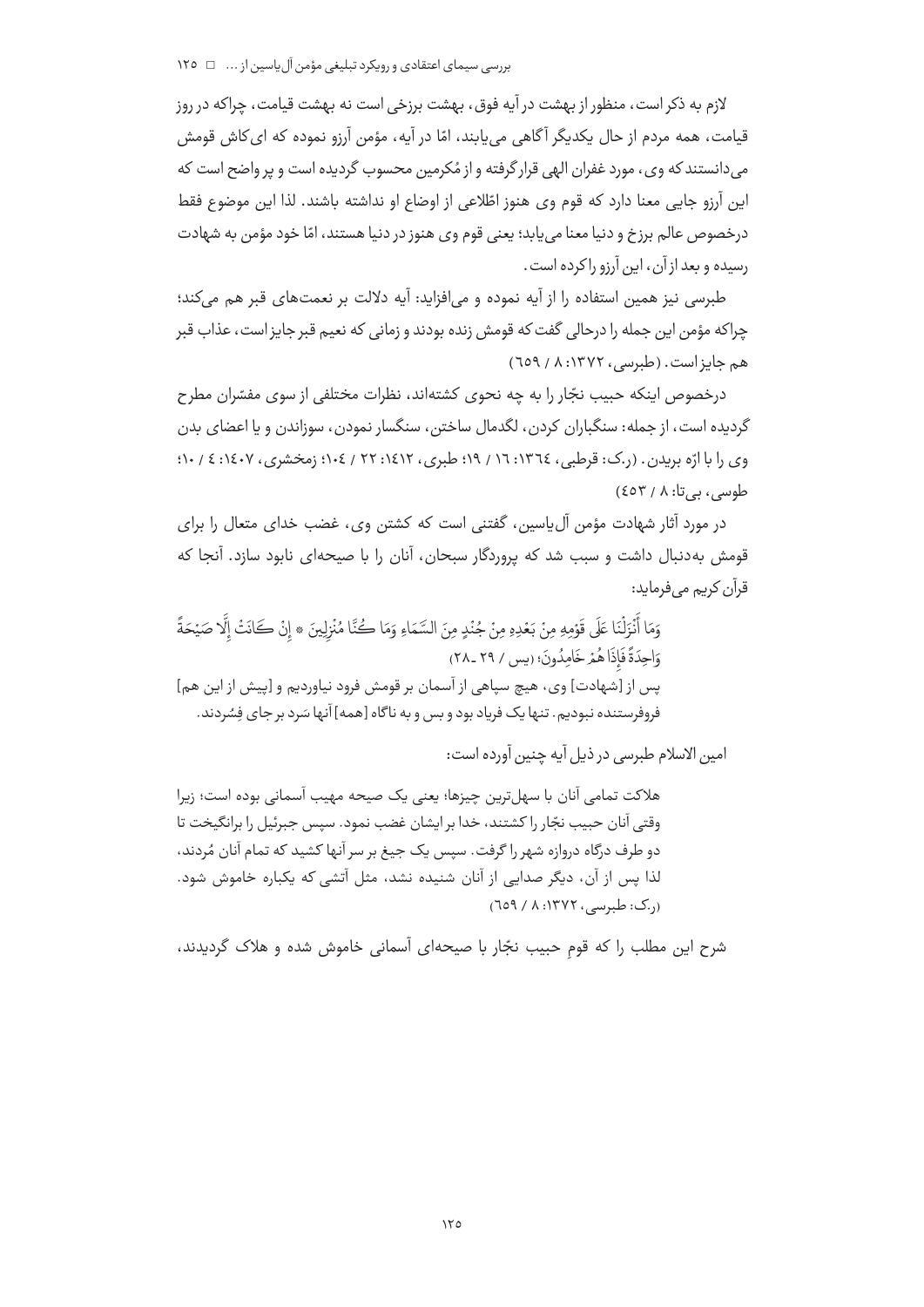١٢٦ = ه فصلنامه علمي - پژوهشي مطالعات تفسيري، سال ٩، تابستان ٩٧، ش ٣٤

مفسّرانی همچون زمخشری، قرطبی، طبری، ابنِکثیر، ثعالبی، آلوسی و طباطبایی نیز در ذیل آیه مورد بحث آوردهاند.

در ادامه آیات نیز خدای متعال، قوم مؤمن آل پاسین را به خاطر عملکرد بدشان، سرزنش نموده و مے فرماید:

يَاحَسْرَةً عَلَى الْعِبَادِ مَا يَأْتِيهِمْ مِنْ رَسُولِ إِلَّا كَانُوا بِهِ يَسْتَهْزِئُونَ \* أَلَمْ يَرَوْا كَمْر أَهْلَكْنَا قَبْلَهُمْ مِنَ الْقُرُونِ أَنَّهُمُ إِلَيْهِمْ لَا يَرْجِعُونَ \* وَإِنْ كُلُّ لَمَّاجَيِمُّ لَدَيْنَا مُحْضَرُونَ؛ (يس / ٣٢ -٣٠) دریغا بر این بندگان! هیچ فرستادهای برآنان نیامد، مگر آنکه او را ریشخند می کردند. مگر ندیدهاند که چه بسیار نسل ها را پیش از آنان هلاک گردانیدیم که دیگر آنها بهسویشان باز نميرً دند؟ و قطعاً همه آنان در پیشگاه ما احضار خواهند شد.

لازم به ذکر است که محلّ دفن حبیب نجّار، شهر انطاکیه ذکر گردیده است. (قرطبی، ١٣٦٤: ١٦ / ٢٠) گفتنی است که در منابع متقدّم، محلّ دفن وی، بازار انطاکیه بیان شده است. (مقدّسی، ۱۳۸۲: ٤٩٠؛ زمخشری، ۱٤٠٧: ٤ / ١٠) درحالي كه به گزارش منابع جديد، مقبره وي در مشرق انطاكيه و در دامنه کوه سلبیوس که جبل حبیب نجّار نامیده می شود، قرار دارد. (شنتناوی و دیگران، بی تا: ۷ / ۲۹۰) همحنین باید اشاره کرد که در شهر انطاکیه، مسحدی به نام حییب نحّار وجود دارد که در ایتدا، کلیسای جامع انطاکیه بوده و پس از دوره اسلامی به مسجد تبدیل گردیده است و هماکنون جزو آثار تاریخی این شهر محسوب می گردد. (موسوی بروجردی، ۱۳۸۲: ۲۹۰/۱۰)

نتىحە

١. نام مؤمن آلءاسين در تفاسير فريقين، با عناويني چون حبيب نجّار، مؤمن ياسين، مؤمن انطاكيه، صاحب یاسین و صاحب آل یاسین ذکر گردیده است که البتّه نام حبیب نجّار از همه مشهورتر است.

٢. فضايل مؤمن آل ياسين را كه شامل موارد ايمان و بينش وى هستند، عبارتند از: اعتقاد به توحید و یگانه پرستی و تبرّی جستن از پرستش بُتان، باور به بعثت پیامبران و پیروی و دفاع از آنان، ایمان به معاد و قیامت.

۰۳ با توجّه به کتب تاریخی و کتب تفسیری، می توان دریافت که حبیب نجّار، فردی از مردمان اصحاب " القریه بوده که همان انطاکیه از شهرهای روم است و هم|کنون نیز جزو قلمروی کشور ترکیه است.

٤. نام رسولان انطاكيه در كتب تفسيري با عناوين مختلفي چون «يوحنّا و يولس و شمعون»، «صادق و صدوق و شلوم»، «پطرس و توما و پولس» و ... ذکر گردیده است که بهنظر می رسد، این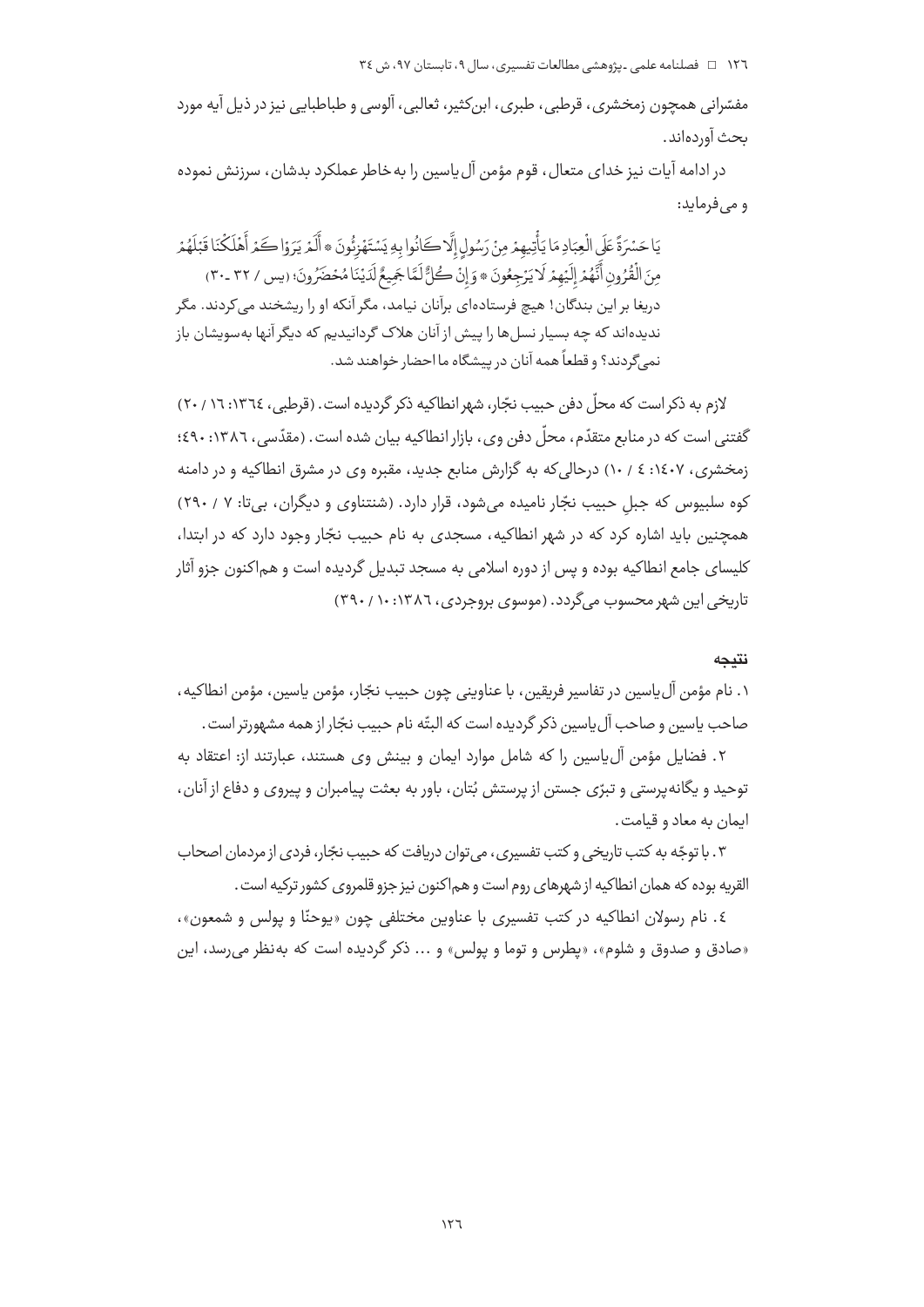اختلاف درآوردن اسامي، بايستي از ناحيه تصحيف نسخ صورت گرفته باشد.

٥. شیوههای تبلیغی مؤمن آلuیاسین عبارتند از: تکیه بر استدلال و برهان و بیان استوار، اخلاق گفتگو و لحن موعظهگر، دلسوزی و محنّت .

٦ . در خصوص سرنوشت حبيب نجّار مي توان اشاره نمود كه وي توسّط قوم خود به صورت سنگسار یا سنگباران شدن و یا سوزانده شدن به شهادت رسید و به تصریح قرآن کریم، بهشتی بوده و در برزخ نيز متنعّم است.

## منابع و مآخذ

ق*وآن کويم*، ترجمه محمدمهدي فولادوند

ـ آلوسي ، سيد محمود ، ١٤١٥ ق ، ر*وح المعاني في تفسير القرآن العظيم و السبع المثاني* ، تحقيق على عبدالباري ، بيروت، دار الكتب العلميه.

-ابن بابويه، محمّد بن علي (صدوق)، ١٣٦٢، *الخصال*، تصحيح علي|كبر غفّاري، ق<sub>م</sub>، دفتر انتشارات اسلامي.

ـ ابنعاشور، محمّدطاهر، بي¤ا، ١٤١٩ ق، *تفسير القرآن العظيم*، تحقيق محمّدحسين شمس|لدّين، بيروت، دار الكتب العلميه.

ـابنعاشور، محمّدطاهر، بي¤ا، *التّحريروالتّنوي*ر، بيروت، داراحياء التّراث العربي.

ـ ابن كثير، اسماعيل القرشي الدمشقي ، ١٤٢٤ ق ، *البدايه والنّهايه في التاريخ*، قاهره، دار الفجر.

ـ بحراني ، سيد هاشم ، ١٤١٦ ق *، البرهان في تفسير القرآن* ، تهران ، بنياد بعثت .

ـ بيضاوي ، عبدالله بن عمر ، ١٤١٨ ق ، *انوار التّنزيل و اسرار التّأويل* ، بيروت ، دار التّراث العربي .

- ـ ثعالبي ، عبدالرّحمن بن محمّد ، ١٤١٨ ق ، *جواهر الحسان في تفسير القرآن* ، تحقيق محمّد معوّض و عادل عبدالموجود ، بيروت ، دار احياء التّراث العربي .
- ـ ثعلبي نيشابوري، ابواسحاق احمد بن ابراهيم، ١٤٢٢ ق، ا*لكشف و البيان عن تفسير القرآن*، بيروت، دار احياء التّراث العربي.
	- ـ حسینی همدانی ، سید حسین ، ١٤٠٤ ق ، *انوار درخشان* ، تحقیق محمّدباقر بهبودی ، تهران ، لطفی .
- ـ حویزی، عبدعلی بن جمعه، ١٤١٥ ق، *تفسیر نور الثّقلین*، تحقیق سید هاشم رسولی محلاتی، قم، اسماعیلیان ، چ ٤.

ـ دروزه ، محمّد عزّت ، ١٣٨٣ ق ، *التّفسير الحديث* ، قاهره ، دار احياء الكتب العربيه .

- ۔ <sub>د</sub>ازی ، فخرالدین محمّد بن عمر، ۱۶۲۰ ق ، م*فاتیح الغیب (التّفسیر الکبیر)* ، بیروت ، دار احیاء التّراث العربی ، چ ۳ .
- ـ زمخشري، جارالله محمود بن عمر، ١٤٠٧ ق، *الكشّاف عن حقائق غوامض التّنزيل و عيون الأقاويل في وجوه التأويل*، بيروت، دار الكتاب العربي، چ ۳.